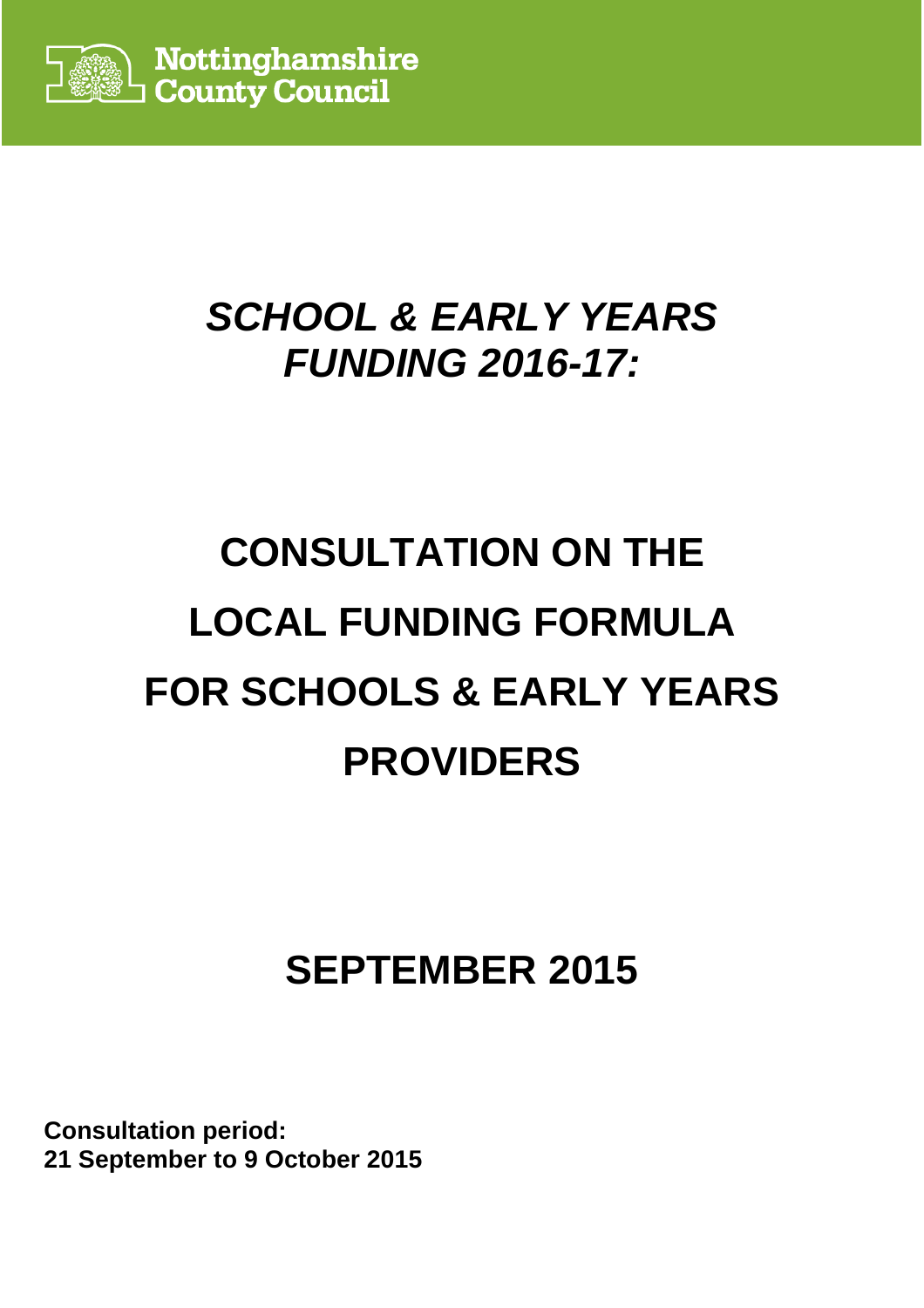|    | <b>Section   Contents</b>                          | Page           |
|----|----------------------------------------------------|----------------|
|    |                                                    |                |
| 1. | Introduction                                       | $\overline{2}$ |
|    |                                                    |                |
| 2. | Approach to the Consultation                       | $\overline{2}$ |
|    |                                                    |                |
| 3. | Early Years Block Consultation 2016-17             | 4              |
|    | Overview of Proposals for 2016-17                  | $\overline{4}$ |
|    | Base Hourly Rate for 2 Year Olds                   | $\overline{5}$ |
|    | Base Hourly Rate for 3 to 4 Year Olds              | $\overline{5}$ |
|    | Deprivation                                        | 6              |
|    | <b>Meal Allowance</b>                              | 6              |
|    | <b>Sustainability Supplement</b>                   | 6              |
|    |                                                    |                |
| 4. | <b>Schools Block Consultation 2016-17</b>          | $\overline{7}$ |
|    | Overview of Proposals for 2016-17                  | 10             |
|    | <b>Primary to Secondary Funding Ratio</b>          | 10             |
|    | Basic Entitlement - Age Weighted Pupil Unit        | 11             |
|    | Deprivation and the treatment of the Pupil Premium | 11             |
|    | Low Cost, High Incidence SEN (Prior Attainment)    | 12             |
|    | Looked after Children                              | 13             |
|    | English as an Additional Language                  | 13             |
|    | <b>Pupil Mobility</b>                              | 13             |
|    | Sparsity                                           | 14             |
|    | Lump Sum                                           | 14             |
|    | <b>Split Sites</b>                                 | 15             |
|    | <b>Rates</b>                                       | 15             |
|    | <b>Exceptional Factors</b>                         | 15             |
|    | <b>Growth Fund</b>                                 | 16             |
|    | De-delegation                                      | 16             |
|    | Gains Cap & Minimum Funding Guarantee              | 17             |
|    | <b>High Needs Funding</b>                          | 17             |

**Appendix A – EYSFF Background Information** 

**Appendix B – Increase in 3-4 Year olds per pupil funding - Financial Modelling** 

**Appendix C – List of Schools Receiving the Early Years Sustainability Supplement** 

**Appendix D – Increase in Primary Lump Sum – Financial Modelling** 

**Appendix E – Consultation Response Form**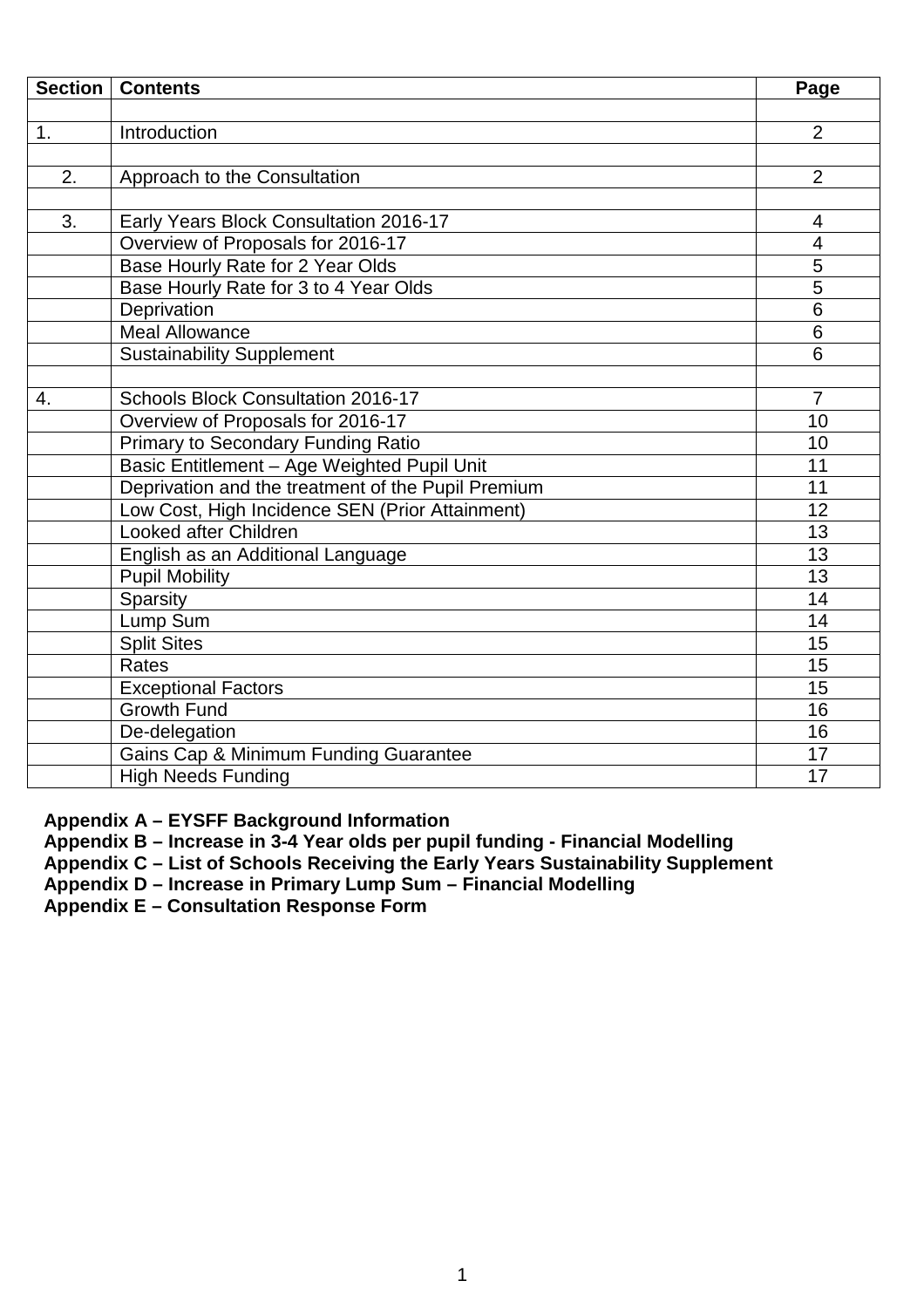# **1. Introduction**

- 1.1 In determining the local funding formula a local authority must engage in open and transparent consultation with all maintained schools and academies in the area as well as its schools forum including the method, principles and rules adopted. Where any proposed changes affect early years providers they too must be consulted. The local authority must submit a pro-forma detailing the new formula to the Education Funding Agency (EFA) by 30 October 2015.
- 1.2 This consultation concerns the Dedicated Schools Grant (DSG) Schools and Early Years Block funding for 2016-17 and the distribution of this through the local funding formula. It is relevant to all primary and secondary maintained schools, academies and early years providers in Nottinghamshire.
- 1.3 There is widespread recognition that the current schools funding system is unfair and out of date. Whilst the DfE remain committed to addressing this, the introduction of a national funding formula - where pupils attract the same level of funding no matter where they go to school in the country will not be addressed in the 2016-17 financial year. The changes required to local funding arrangements from 2016-17 can, therefore, be viewed as a further period of transition to support the move to a new national formula in the future.
- 1.4 In 2015-16 Nottinghamshire received an additional £0.9m from the DfE as part of the Fairer Funding for Schools allocation. This additional amount has been received again for 2016-17 and consolidated into the base rate per pupil funding which for 2016/17 will be £4,354.60. In 2015-16 the additional amount was passed onto schools via the formula and the recommendation for 2016-17 is to treat it in the same way.
- 1.5 The early years block is also funded on a per pupil basis with a varying amount for each local authority across the country. The government has acknowledged that the child care funding rates need to be increased and are in the process of reviewing the current system. Whilst they are committed to increase the average rates it is not yet known when this will be.
- 1.6 The early years block per pupil amount for 2016/17 has not been announced as it will form part of the November spending review. The consultation therefore, assumes the same level of funding as that for 2015/16. If there is a subsequent increase to the per pupil unit of funding, over and above that assumed by the consultation, it is proposed that this will be passed on to child care providers.

# **2. Approach to the Consultation**

- 2.1 In previous years the consultation has only referred to the schools block funding formula but for the 2016/17 funding period it will also include the early years block funding formula. Appendix A provides some background information to Early Years Single Funding Formula (EYSFF).
- 2.2 The early years child care providers have asked the local authority to consult on a number of changes to the EYSFF which may have a potential impact on schools budgets. It is important, therefore, that all parties affected consider carefully the implications of this consultation together with the financial modelling.
- 2.3 Pupil Premium and funding from the High Needs block will continue to be distributed by the methods prescribed or agreed outside of the local funding formula.
- 2.4 Paragraph 3.3 outlines the requirement set by the DfE for each of the factors used in determining the early years funding formula.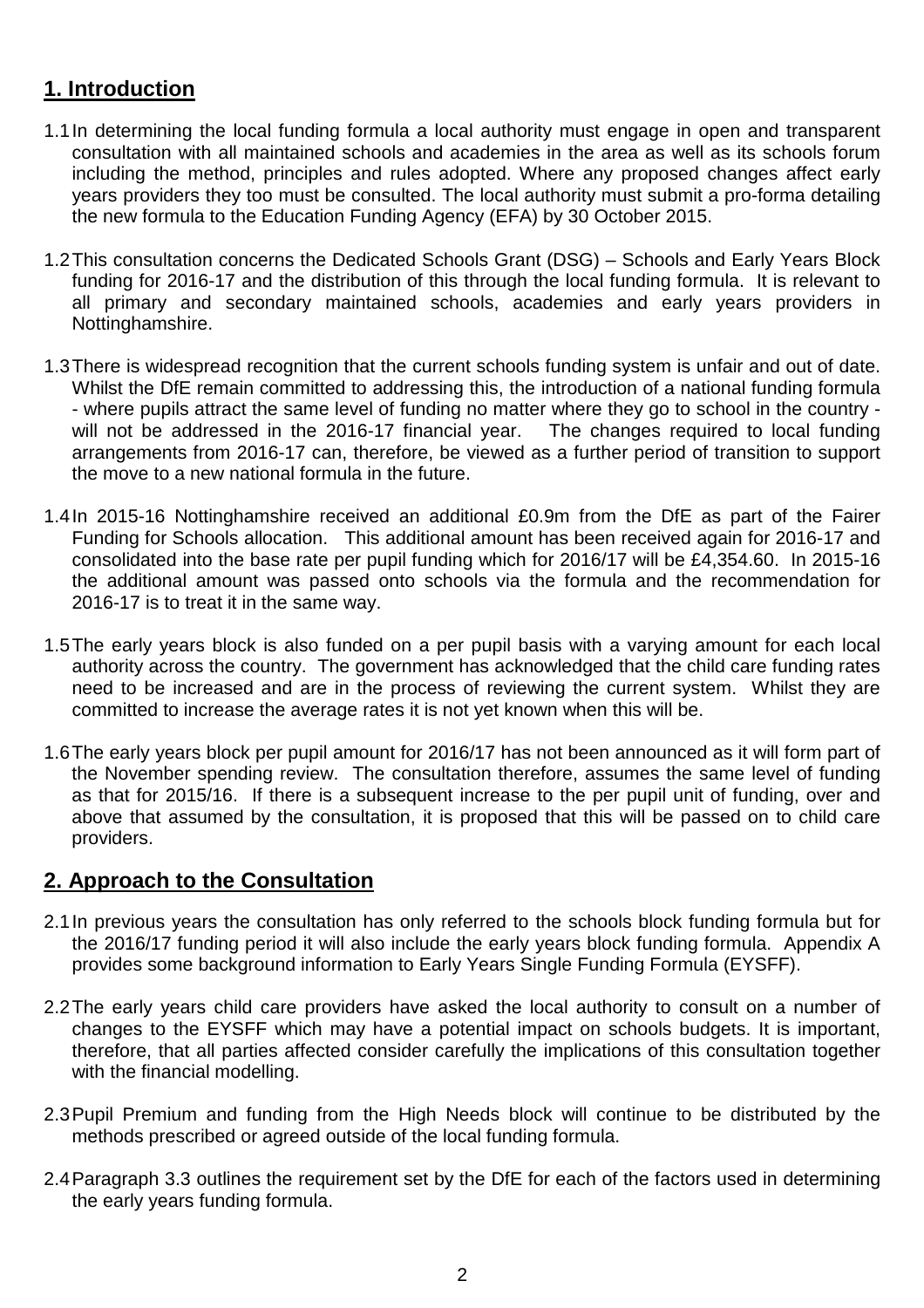- 2.5 Paragraph 4.3 outlines the requirements set by the DfE for each of the factors that may be used in determining the local schools funding formula in 2016-17. There are no changes to those requirements so the proposals set out are largely in-line with last year's formula though, of course, this is the opportunity for schools to voice any concerns they have about existing arrangements and to suggest further modification to the formula, within the DfE requirements.
- 2.6 **At this stage, the local authority is unable to show exactly how making any changes would affect budgets for 2016-17 as data on changes in pupil numbers, demographics and the DSG settlement are not yet available. However, to help inform responses to the consultation questions, proposed changes to individual factors have been modelled to demonstrate the potential impact in adopting the proposals based on current year data.**
- 2.7 **A summary of the potential impact on the formula for each proposed change is included in the relevant section in this document. Further appendices are included to show the potential impact on individual schools. The models are based on October 2014 pupil numbers and datasets provided by the DfE and 2015-16 funding levels. They therefore do not reflect the funding that will be received by a school in 2016-17 and have been provided for the purposes of modelling only.**
- 2.8 **Models do include the indicative increase in per pupil funding as a result of the Fairer Funding allocation and the cessation of the gains cap.**
- 2.9 The consultation on these proposals will be open from 21 September to 9 October 2015.
- 2.10 Responses to the proposals in this consultation should be submitted by no later than Friday 9 October 2015 to: toni.gardner@nottscc.gov.uk. They will be considered at an extraordinary meeting of the Schools Forum on 22nd October 2015, and used to finalise the local funding formula for 2016-17 for submission to the EFA by 30 October 2015. The formula will then subsequently be recommended to the County Council's Policy Committee for approval in November 2015.
- 2.11 The local funding formula for 2016-17 will be finalised based on affordability of the 2016-17 DSG settlement and issued pupil data sets in late December 2015, for final submission to the EFA by 21 January 2016. Individual school budget allocations will be confirmed to local authority maintained schools by 29 February 2016. The EFA will confirm academy budgets during February 2016.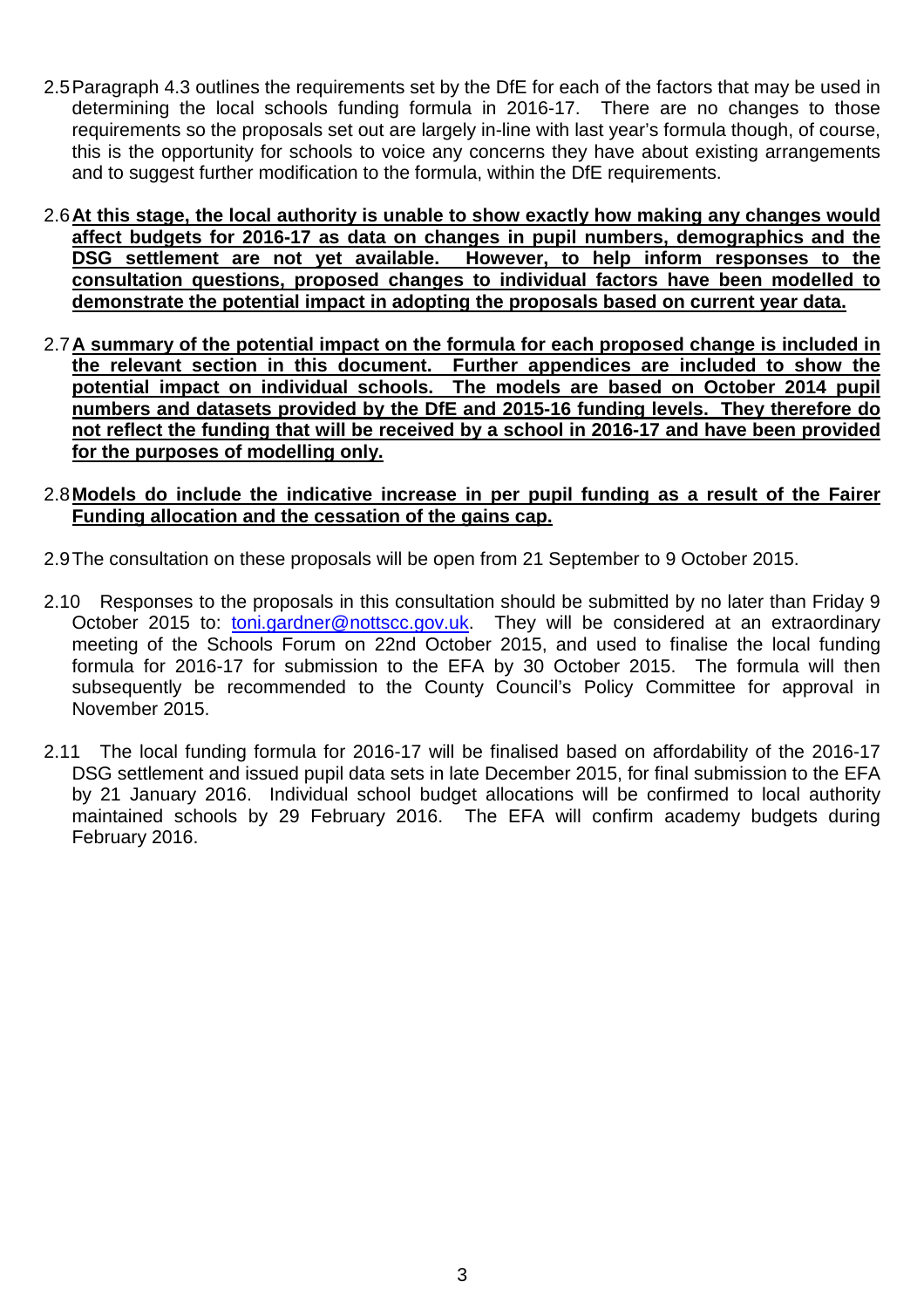# **3. Early Years Funding Formula Consultation for 2016-17**

- 3.1 This is the first year that the EYSFF has been included in the consultation and Appendix A provides the background information to this.
- 3.2 With the exception of the base hourly rate and the deprivation factor local authorities are free to determine their own factors for use in the EYSFF.
- 3.3 The Nottinghamshire EYSFF currently has five factors which are listed in the table below together with the criteria for each. Any proposed changes from 2015-16 are indicated in the third column.

| <b>Factor</b>                |                                      | 2015-16 Nottinghamshire               | 2016-17 Proposed Change   |
|------------------------------|--------------------------------------|---------------------------------------|---------------------------|
|                              |                                      | <b>Criteria</b>                       |                           |
| <b>Pupil led factors</b>     |                                      |                                       |                           |
| 1                            | Base hourly rate for 2               | £5.09 per hour                        | Reduce to £4.88 to match  |
|                              | year olds                            | (includes a temporary increase of     | the government funding    |
|                              |                                      | 21p agreed by the Schools             | received                  |
|                              | (Compulsory factor)                  | Forum)                                |                           |
| $\overline{2}$               | Base hourly rate for 3 -             | £2,149 per annum                      | Increase proposed to      |
|                              | 4 year olds                          |                                       | £2,223 per annum:         |
|                              |                                      | £3.77 for PVI (38 weeks per<br>annum) | £3.90 for PVIs            |
|                              |                                      |                                       | £3.80 for maintained      |
|                              |                                      | £3.67 Maintained schools (39          | schools                   |
|                              | (Compulsory factor)                  | weeks per annum)                      |                           |
|                              |                                      |                                       |                           |
| 3                            | Deprivation                          | <b>FSM</b> indicator                  | Reduce to £0.05p per hour |
|                              |                                      |                                       |                           |
|                              | (Compulsory factor)                  | £0.55 per hour                        |                           |
| $\overline{4}$               | <b>Meal Allowance</b>                | £1.53 per meal for children           | Remove factor             |
|                              |                                      | attracting the deprivation            |                           |
|                              |                                      | supplement                            |                           |
|                              | <b>Discretionary local</b><br>factor | PVI providers only                    |                           |
|                              |                                      |                                       |                           |
| <b>Non Pupil Led Factors</b> |                                      |                                       |                           |
| 5                            | Sustainability                       | £10,360 for schools whose             | Remove factor             |
|                              | supplement                           | nursery unit/foundation unit was      |                           |
|                              |                                      | historically less than 20 places.     |                           |
|                              | Discretionary local                  | 19 specific maintained schools        |                           |
|                              | factor                               |                                       |                           |
|                              |                                      |                                       |                           |

# **3.4** Overview of Proposals for 2016-17

- Reduction of 2 year old base hourly rate (page 5, question 2)
- Increase in the 3-4 year olds base hourly rate (page 5, question 3)
- Reduction in Deprivation factor (page 5, question 5)
- Cessation of the Meal allowance (page 6, question 6).
- Cessation of the Sustainability supplement (page 6, questions 7)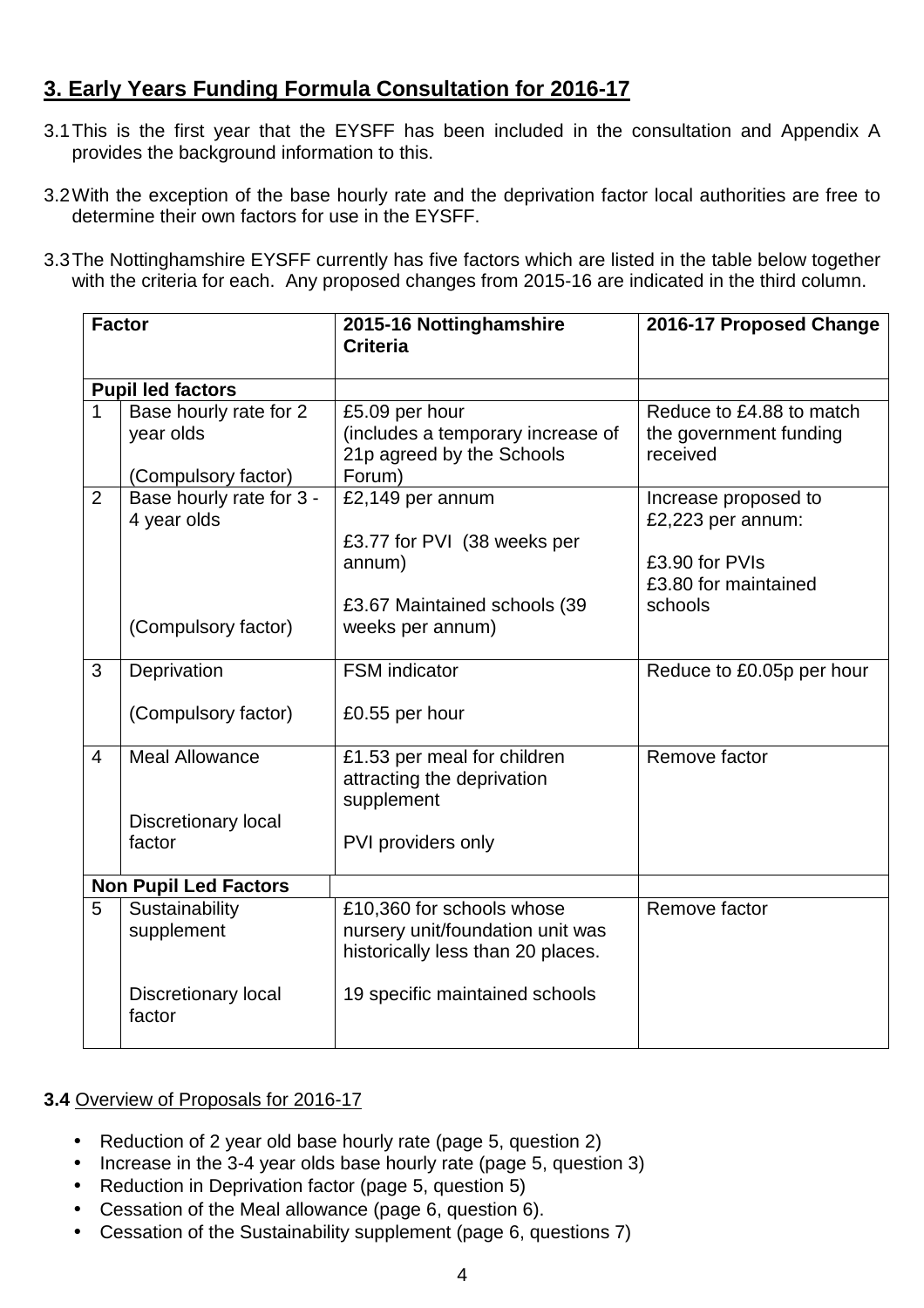# **3.5** Base Hourly Rate for 2 Year Olds

- 3.5.1 Two year olds are funded at £4.88 per hour, £2,782 per pupil but, with the agreement of Schools Forum, have been paid at £5.09 per hour up to and including this financial year. The proposal is to reduce the hourly rate to £4.88 to match the funding received by government to maintain affordability.
- 3.5.2 If the government increases the per pupil amount in November it is proposed to pass this on to child care providers.

# **Question 1**

**Do you agree that if the government increase the per pupil funding following the November spending review this should be passed on to child care providers?** 

# **Question 2**

**Do you agree that the base hourly rate for 2 year olds child care should be equivalent to the amount of grant funding that is received by the authority currently £4.88 per hour?** 

# **3.6** Base Hourly Rate for 3-4 Year Olds

- 3.6.1 The per pupil funding received by the authority is £2,205 per year of this amount 2.5% is retained to cover central early years expenditure and the balance of £2,149 is paid to child care providers.
- 3.6.2 The amount the local authority receives from government hasn't been increased since 2012/13 and consequently child care providers haven't seen an increase in their base hourly rate. A request has been made to the Secretary of State for a retrospective increase to the hourly rate for 2015/16 only to £4.00 per hour but the outcome of this is not yet known. This was agreed by the Schools Forum on 4 June 2015.
- 3.6.3 Any increase in the hourly rate has to be affordable and sustainable in the long term. The proposal therefore, is to increase the per pupil amount to £2,223 per annum which equates to an hourly rate of £3.90 for PVIs and £3.80 for maintained primary schools and for this to be funded on a temporary basis i.e. 2016/17 only from the Schools (Non ISB). This will protect school budgets in the short term.
- 3.6.4 The reserve cannot be viewed as a long term source of funding and will, therefore, need to be reviewed as part of future years consultation.
- 3.6.5 There is also further uncertainty due to the governments manifesto pledge to increase the free entitlement to 30 hours with early implementation from September 2016 and the unit of funding attached to it.
- 3.6.6 The proposal to increase the hourly rate has been modelled at Appendix B to show the total cost of this and the impact on maintained primary schools.

# **Question 3**

**Do you agree that the per pupil unit of funding for 3-4 year olds should be increased to £2,223 per annum? (Financial Modelling at Appendix B)** 

# **Question 4**

**If you answered yes to question 3 do you agree that the increase should be funded on a temporary basis from the Schools (Non ISB) Reserve?**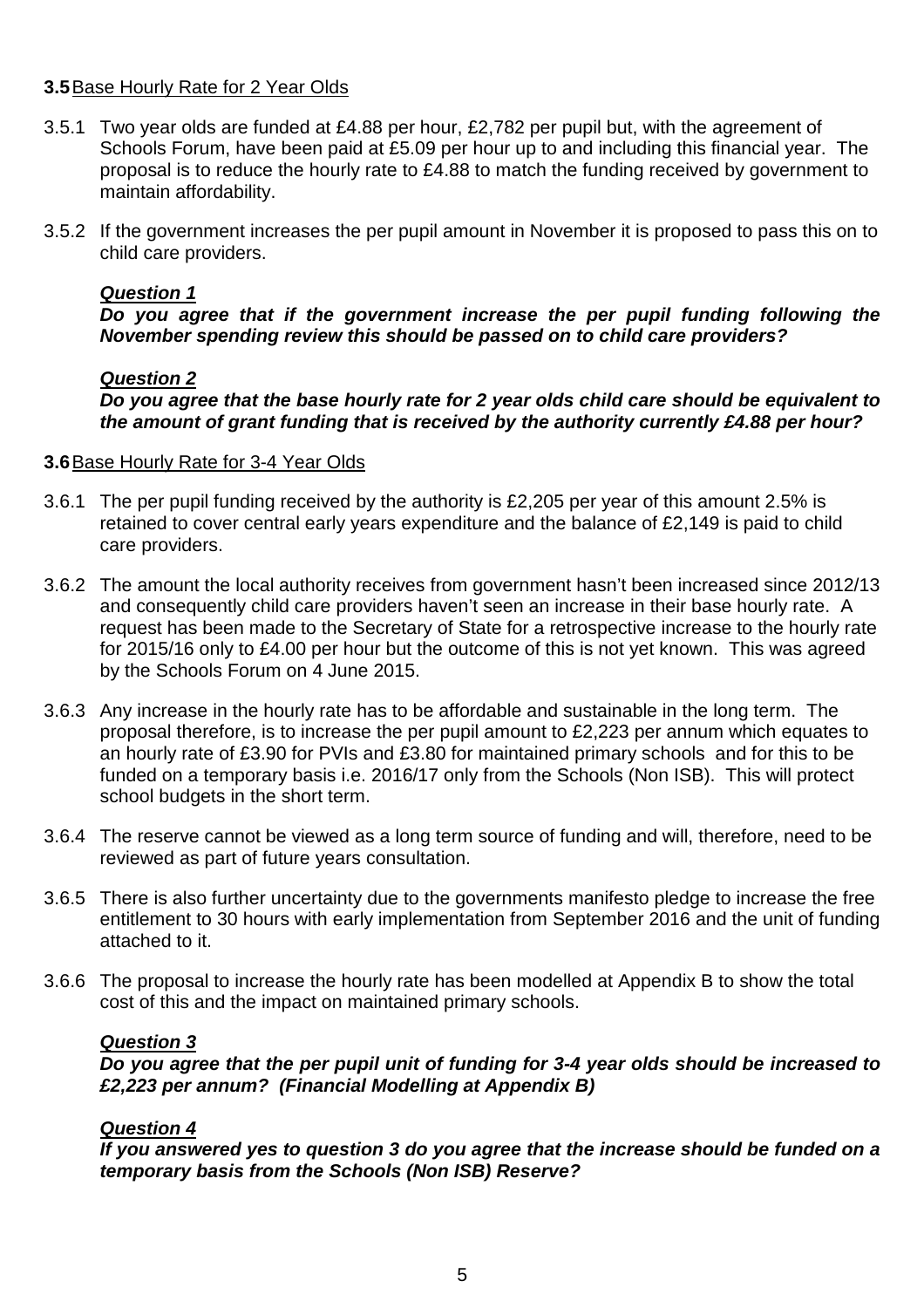# **3.7** Deprivation

3.7.1 The deprivation factor is currently £0.55 per hour for those children eligible for FSM. For 2015/16 the government have introduced the new pupil premium and providers will receive £0.53 per hour for eligible children. In view of this additional payment which is also to tackle deprivation it is proposed to reduce this compulsory factor to a minimum to avoid double funding of eligible children via this factor and the pupil premium. An hourly rate of £0.05p is proposed.

# **Question 5**

# **Do you agree that the deprivation supplement is reduced from £0.55p per hour to £0.05p per hour for eligible children?**

# **3.8** Meal Allowance

3.8.1 For children whose families met the free school meals criteria an additional £1.53 is paid if the child attended a session that spanned a lunch period to provide a meal. This is linked to the deprivation factor for which pupil premium will now be paid. The proposal is to cease making this payment which has been received by PVI's only.

# **Question 6 Do you agree with ceasing the meal allowance?**

# **3.9** Sustainability Supplement

3.9.1 This supplement is a lump sum payment for schools whose nursery/foundation unit was historically less than 20 places. A payment of £10,360 has been paid to the same 19 schools for the last 7 years with no review of their continued eligibility for this payment. In view of the historic nature of the payment and the difficulty in justifying it's continuation it is proposed to cease the payment. The 19 schools affected are listed at Appendix C

# **Question 7**

**Do you agree with ceasing the sustainability supplement?**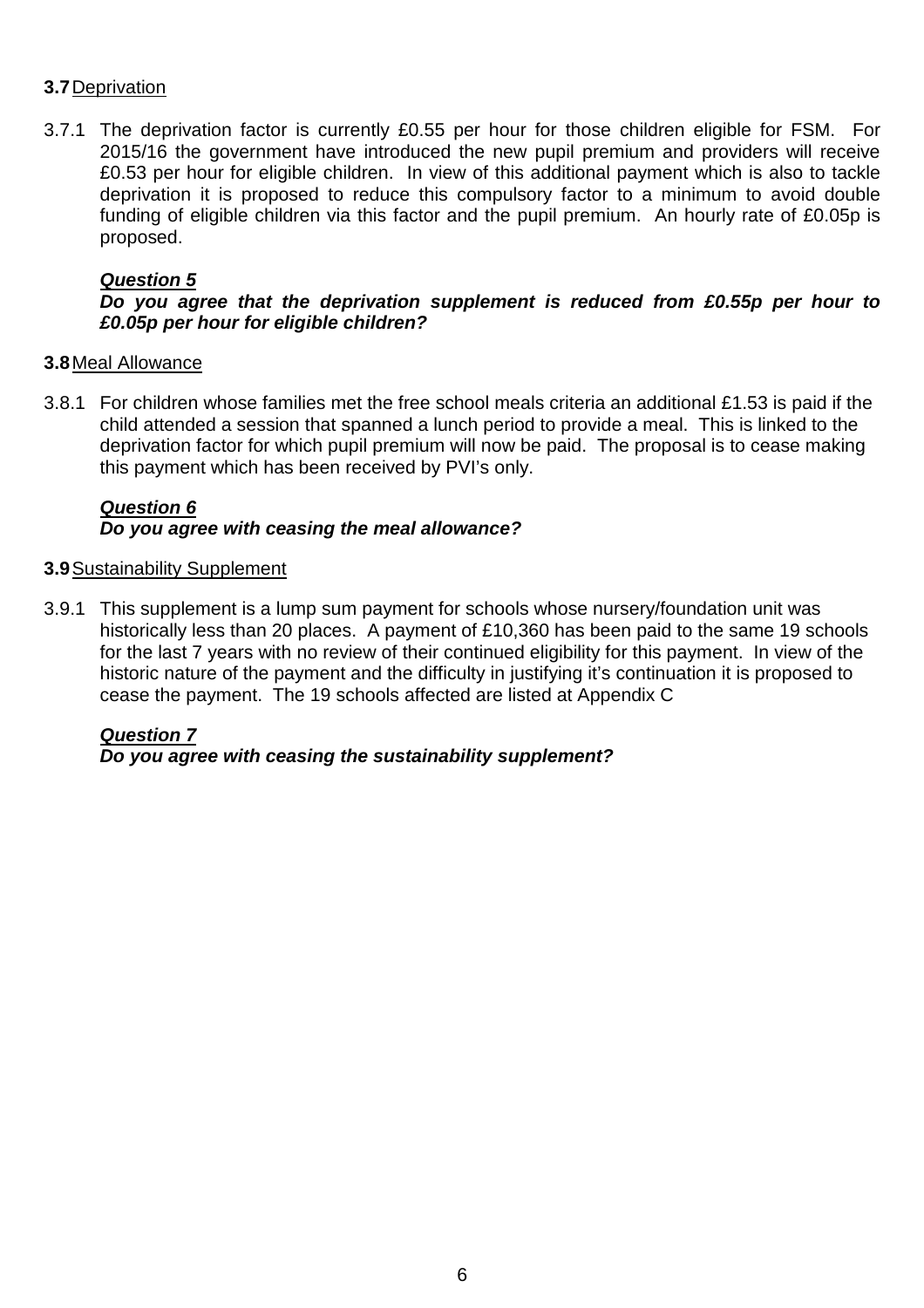# **4. Schools Block Consultation 2016-17**

- 4.1 Funding within the Schools Block must be delegated to schools with the exception of any approved de-delegation for maintained schools (exception 1) or where the authority continues to provide for historic commitments or statutory functions (exceptions 2 and 3). Where funding is retained under exceptions 2 and 3, the authority is not allowed to retain more than the 2013-14 budget without the permission of the Secretary of State. Where funding was previously retained through de-delegation (exception 1), this must again be agreed with the Schools Forum for 2016- 17.
- 4.2 The schools local funding formula for 2016-17 will operate with a maximum of thirteen allowable factors, as it did in 2015-16. Of the thirteen factors, three remain not applicable in Nottinghamshire – Private Finance Initiative (PFI) contracts, London Fringe and Post-16 funded through the DSG.

| <b>Factor</b>            |                                                                                                                         | 2015-16 Arrangement                                                                                                                                                                                                                                                                                                                                                                                                                                                                                                                                  |
|--------------------------|-------------------------------------------------------------------------------------------------------------------------|------------------------------------------------------------------------------------------------------------------------------------------------------------------------------------------------------------------------------------------------------------------------------------------------------------------------------------------------------------------------------------------------------------------------------------------------------------------------------------------------------------------------------------------------------|
| <b>Pupil led factors</b> |                                                                                                                         |                                                                                                                                                                                                                                                                                                                                                                                                                                                                                                                                                      |
| $\mathbf 1$              | Basic per pupil<br>entitlement -<br>age weighted pupil unit<br>(AWPU)<br>(Compulsory factor)                            | Single unit value for primary $-$ the value of the<br>primary AWPU must be greater than £2,000<br>Single unit value for each of KS3 and KS4 – the<br>value of the KS3 and KS4 AWPU must be greater<br>than £3,000                                                                                                                                                                                                                                                                                                                                    |
| $\overline{2}$           | Deprivation<br>(Compulsory factor)                                                                                      | Continues to be measured by free school meals<br>(either single year or Ever6 indicators) and/or<br>Income Deprivation Affecting Children Index<br>(IDACI).<br>Separate unit values for primary and secondary<br>phase are still permitted.<br>Local authorities and Schools Forums are requested<br>to determine an appropriate proportion of schools<br>block funding to allocate through this factor.                                                                                                                                             |
| 3                        | Prior attainment<br>(Low Cost, High<br>Incidence SEN)<br>(An optional factor that<br>Nottinghamshire chose to<br>adopt) | Primary pupils continue to be identified by Early<br>Years Foundation Stage Profile (EYFSP). Pupils in<br>Years 2 to 5 will be identified by a score of less than<br>78 or 73 points on the old EYFSP. Pupils in Year 1<br>will be identified as those not achieving a 'good'<br>level of development.<br>Secondary pupils continue to be identified by Key<br>Stage 2 assessments, but will now be identified as<br>achieving Level 3 or below in English OR Maths.<br>Separate unit values for primary and secondary<br>phase are still permitted. |

4.3 The remaining ten factors are listed with a brief reminder of how each factor operated for 2015-16 in the table below. There are no changes proposed for 2016/17.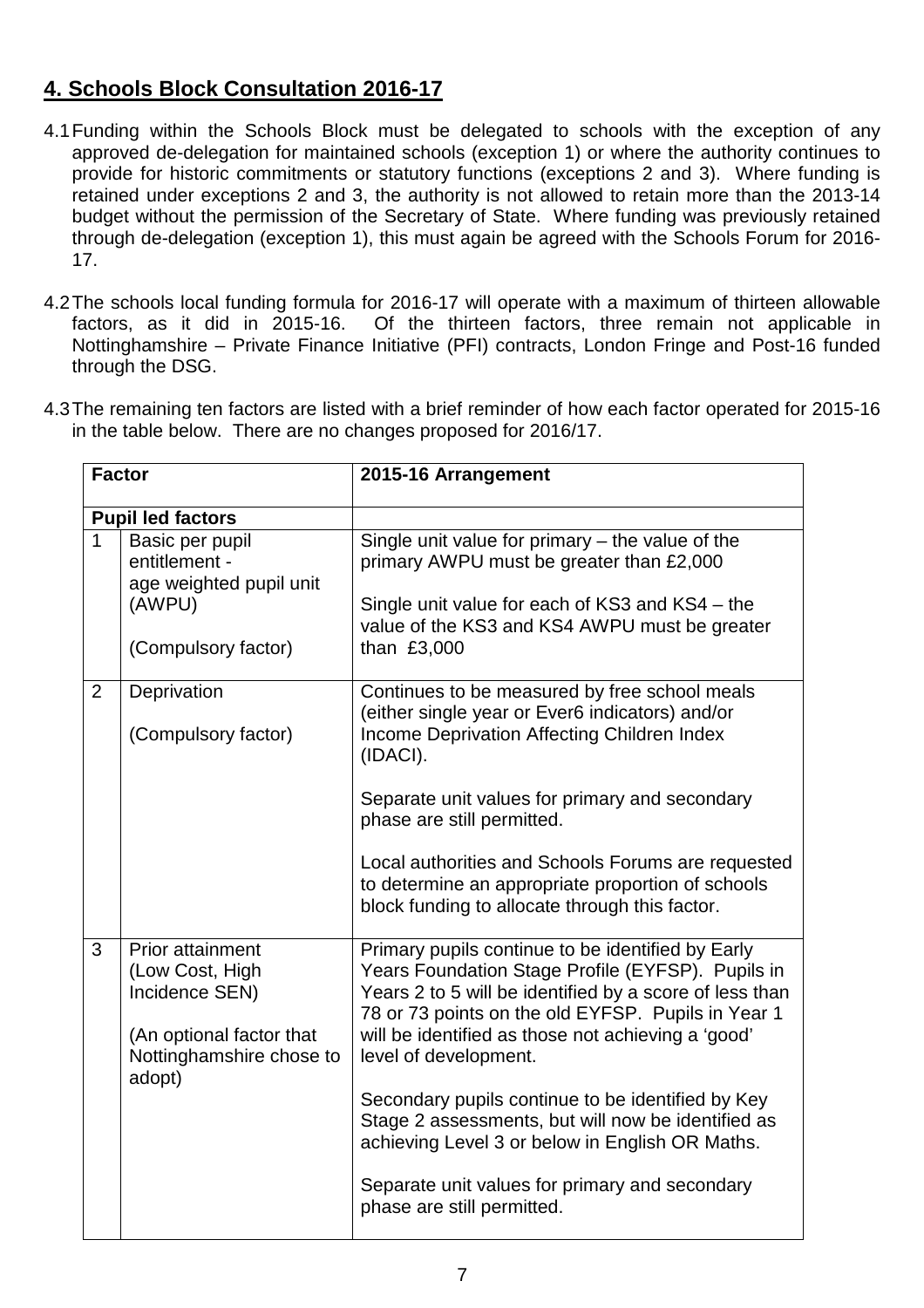|                | <b>Factor</b>                                                                    | 2015-16 Arrangement                                                                                                                                                                                                                                                        |
|----------------|----------------------------------------------------------------------------------|----------------------------------------------------------------------------------------------------------------------------------------------------------------------------------------------------------------------------------------------------------------------------|
|                | <b>Pupil led factors</b>                                                         |                                                                                                                                                                                                                                                                            |
| $\overline{4}$ | Looked after children                                                            | A single unit value for both phases will remain.                                                                                                                                                                                                                           |
|                | (An optional factor that<br>Nottinghamshire chose to<br>adopt)                   | A single indicator will now be provided, covering all<br>pupils who have been looked after for one day or<br>more on 31 March 2015.                                                                                                                                        |
| 5              | English as an additional<br>language (EAL)<br>(An optional factor that           | Pupils will continue to attract funding for a maximum<br>of three years after the pupil enters the statutory age<br>school system.                                                                                                                                         |
|                | Nottinghamshire chose to<br>adopt)                                               | Separate unit values for primary and secondary<br>phase are still permitted.                                                                                                                                                                                               |
| 6              | Pupil mobility<br>(An optional factor that<br>Nottinghamshire chose to<br>adopt) | Pupils starting school at non-standard start dates<br>(i.e. not August, September or January for Year R)<br>in the last three academic years. A 10% threshold<br>will now apply to attract funding.                                                                        |
|                |                                                                                  | Separate unit values for primary and secondary<br>phase are still permitted.                                                                                                                                                                                               |
|                | Non pupil led factors                                                            |                                                                                                                                                                                                                                                                            |
| $\overline{7}$ | Sparsity<br>(an optional factor that<br>Nottinghamshire chose<br>not to adopt)   | A fixed or variable amount to a maximum of<br>£100,000 may be applied to small schools where the<br>average distance (as the crow flies) to pupils'<br>second nearest school is:<br>Primary equal to or greater than 2 miles<br>Secondary equal to or greater than 3 miles |
|                |                                                                                  | <b>AND</b>                                                                                                                                                                                                                                                                 |
|                |                                                                                  | Has on average fewer than the pupil threshold, per<br>year group, below:                                                                                                                                                                                                   |
|                |                                                                                  | Primary: 21.4<br>Secondary: 120<br>Middle: 69.2<br>All-through: 62.5                                                                                                                                                                                                       |
|                |                                                                                  | To be classed as a small school, primary schools<br>must have a maximum of 150 pupils on roll and<br>secondary schools must have a maximum of 600<br>pupils on roll to qualify.                                                                                            |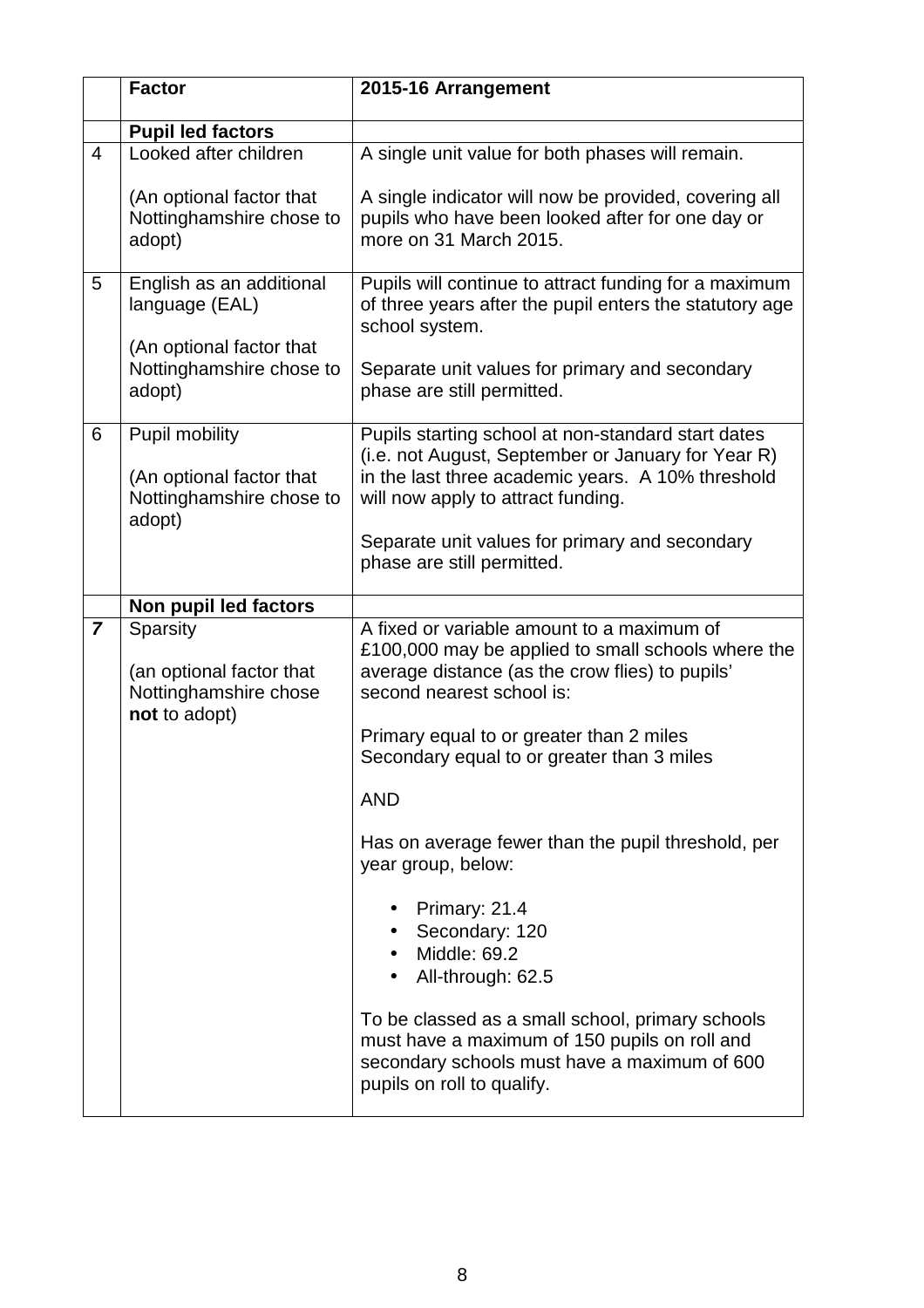|    | <b>Factor</b>                                                                        | 2015-16 Arrangement                                                                                                                                       |
|----|--------------------------------------------------------------------------------------|-----------------------------------------------------------------------------------------------------------------------------------------------------------|
|    | Non pupil led factors                                                                |                                                                                                                                                           |
| 8  | Lump sum                                                                             | Lump sum value may be different for primary and<br>secondary phase, with an upper limit of £175,000.                                                      |
|    | (an optional factor that<br>Nottinghamshire chose to<br>adopt)                       | The value used for each phase must be applied to<br>all schools in that phase.                                                                            |
|    |                                                                                      | Merging schools will be permitted to keep 85% of<br>the two lump sums for the next financial year in<br>which they merge.                                 |
|    |                                                                                      | Local Authorities may apply for an exceptional factor<br>to pay a further allowance in the second year after<br>amalgamation.                             |
| 9  | <b>Split sites</b><br>(an optional factor that<br>Nottinghamshire chose to<br>adopt) | The criteria used for this factor can continue to be<br>determined locally but must clearly define what<br>constitutes a split site and how much is paid. |
| 10 | Rates<br>(an optional factor that<br>Nottinghamshire chose to                        | Rates will continue to be funded at the latest<br>estimate of cost.                                                                                       |
|    | adopt)                                                                               |                                                                                                                                                           |

- 4.4 In addition to the factors shown in the table above, it will be permitted to apply to use exceptional premises factors in the local funding formula. In 2013-14 Nottinghamshire was successful in the application to use exceptional factors for joint use arrangements and rental of premises. These approved factors can continue to be used in 2016-17 provided that the same criteria are applied. Permission for any new exceptional premises factors to be used must be applied for from the Education Funding Agency (EFA).
- 4.5 For 2016-17, of the total funding delegated to schools through the local funding formula, a minimum of 80% of this must be distributed through the locally determined combination of pupil led factors (numbered 1 to 6 in the table above). In Nottinghamshire, a total of 90.99% was allocated through the pupil led factors in 2015-16.
- 4.6 The DfE have not prescribed any constraints on the primary to secondary funding ratio for 2016- 17, although they have again indicated that this may be considered for future years. However, local authorities are advised to identify how they compare nationally. The national average for the primary to secondary ratio in 2015-16 was 1:1.28; in Nottinghamshire the ratio was 1: 1.265.
- 4.7 The minimum funding guarantee (MFG) will continue to operate in 2016-17 at minus 1.5% per pupil. The MFG only applies to the funding received for statutory school age children and therefore excludes any early years or post 16 funding. As the protection provided by the MFG is based on per pupil funding, the MFG calculation will not include the lump sum, sparsity funding or rates.
- 4.8 The opportunity to seek approval to disapply the MFG for individual schools remains for 2016-17, but requests will only be considered if there is a significant change in a school's circumstances or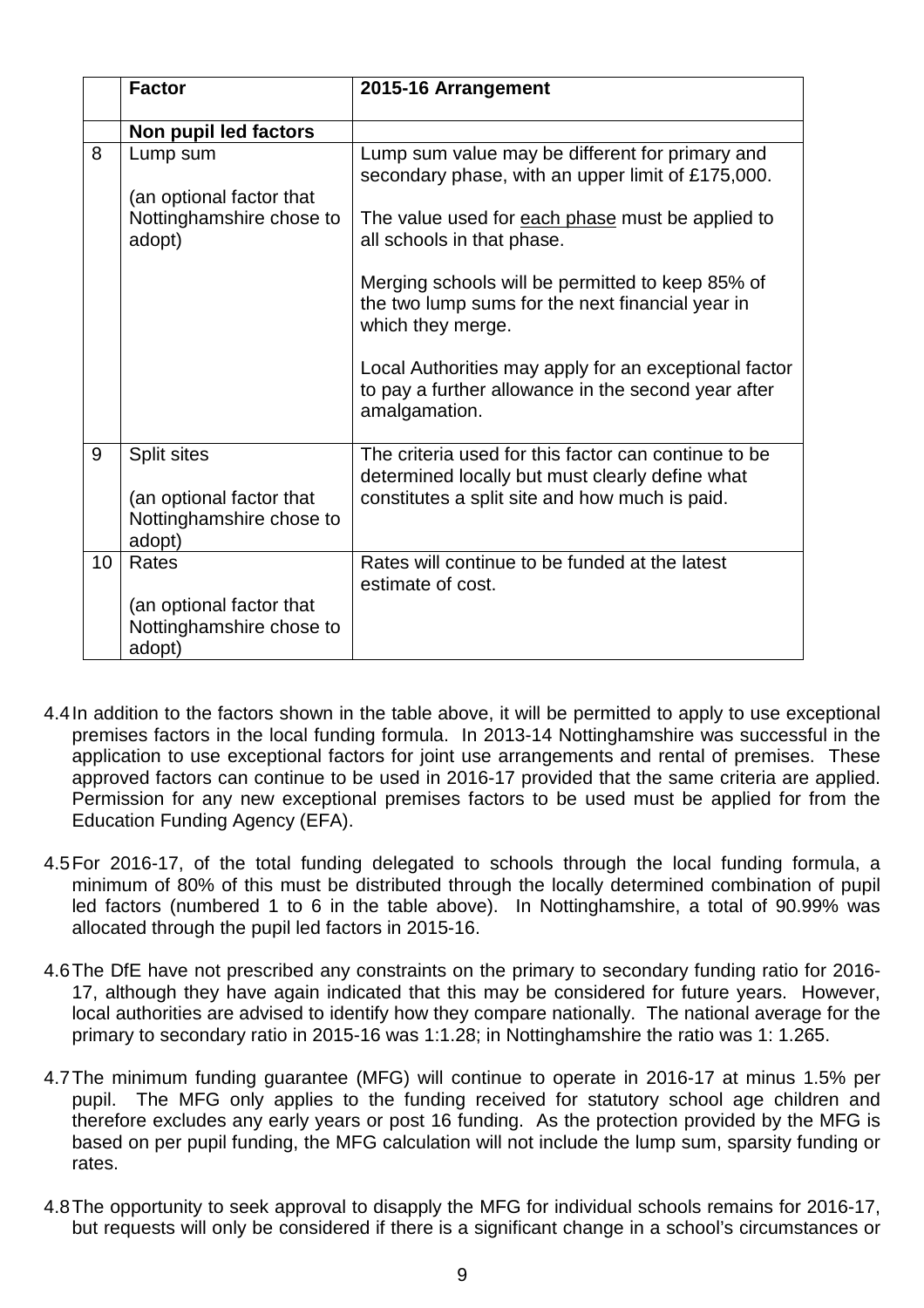pupil numbers and where inclusion of the MFG would lead to significant & inappropriate levels of protection.

4.9 The ability to apply a local gains cap will remain for 2016-17 to make the implications of the MFG affordable. There is no gains cap to be applied for 2016/17 and beyond as the cumulative gains cap of 10% over the three year period 2013-14 to 2015-16 has been achieved.

# **4.10** Overview of Proposals for 2016-17

- To maintain the overall primary to secondary funding ratio at 1: 1.265 (page 11, question 1)
- To fund AWPU rates in 2016-17 at the level required to maintain the overall primary to secondary funding ratio of 1:1.265, taking into consideration the decision to fund proposals included in this consultation and the overall affordability of the formula (page 11, question 2)
- To continue to fund the deprivation factor using a combination of Free School Meals (FSM) Ever 6 and IDACI data using the same funding proportions and weightings as in 2015-16 (page 12, question 3)
- To continue to use the Prior Attainment (Low Cost High Incidence SEN) factor, using the same proportion & method of funding as in 2015-16 (page 12, questions 4 & 5).
- To continue to have a factor for Looked after Children using the same fixed rate of funding (£3,000) as in 2015-16 (page 13, questions 6 & 7)
- To continue to fund English as an Additional Language for up to 3 years from when a child enters the compulsory school system using the same proportion of funding as in 2015-16 (page 13, questions 8 & 9)
- To continue to use the Pupil Mobility factor using the same proportion of funding as in 2015-16 (page 13, questions 10 & 11)
- To continue to exclude the Sparsity factor from the Nottinghamshire formula, as per the 2015- 16 arrangements (page 14, question 12)
- To potentially increase the lump sum for primary schools and maintain it at £100,000 for secondary schools (page 14, questions 13 to 17) & to continue with the current arrangements with regards to amalgamating schools.
- To keep the criteria and rates for the funding factors for split sites, rates, joint use and rental the same as in 2015-16 (page 15, questions 18 to 21)
- To continue the Growth Fund at its 2015/16 level of £1.0m (page 16, question 22 and 23)
- To consult on de-delegating funding in 2016-17 for maintained primary and secondary schools (page 16, question 24)

# **4.11** Primary to Secondary Funding Ratio

- 4.11.1 This ratio shows the comparative level of funding per pupil across primary and secondary schools in the local authority.
- 4.11.2 Based on the DfE analysis of all local funding formulae, and the comparison against both our statistical and local neighbours, the primary to secondary ratio in Nottinghamshire for 2015-16 of 1:1.265 is broadly in line with the national average of 1:1.28.
- 4.11.3 The DfE will not be prescribing constraints on the primary to secondary funding ratio for 2016- 17; however they have not ruled it out for future years as they move towards a national formula.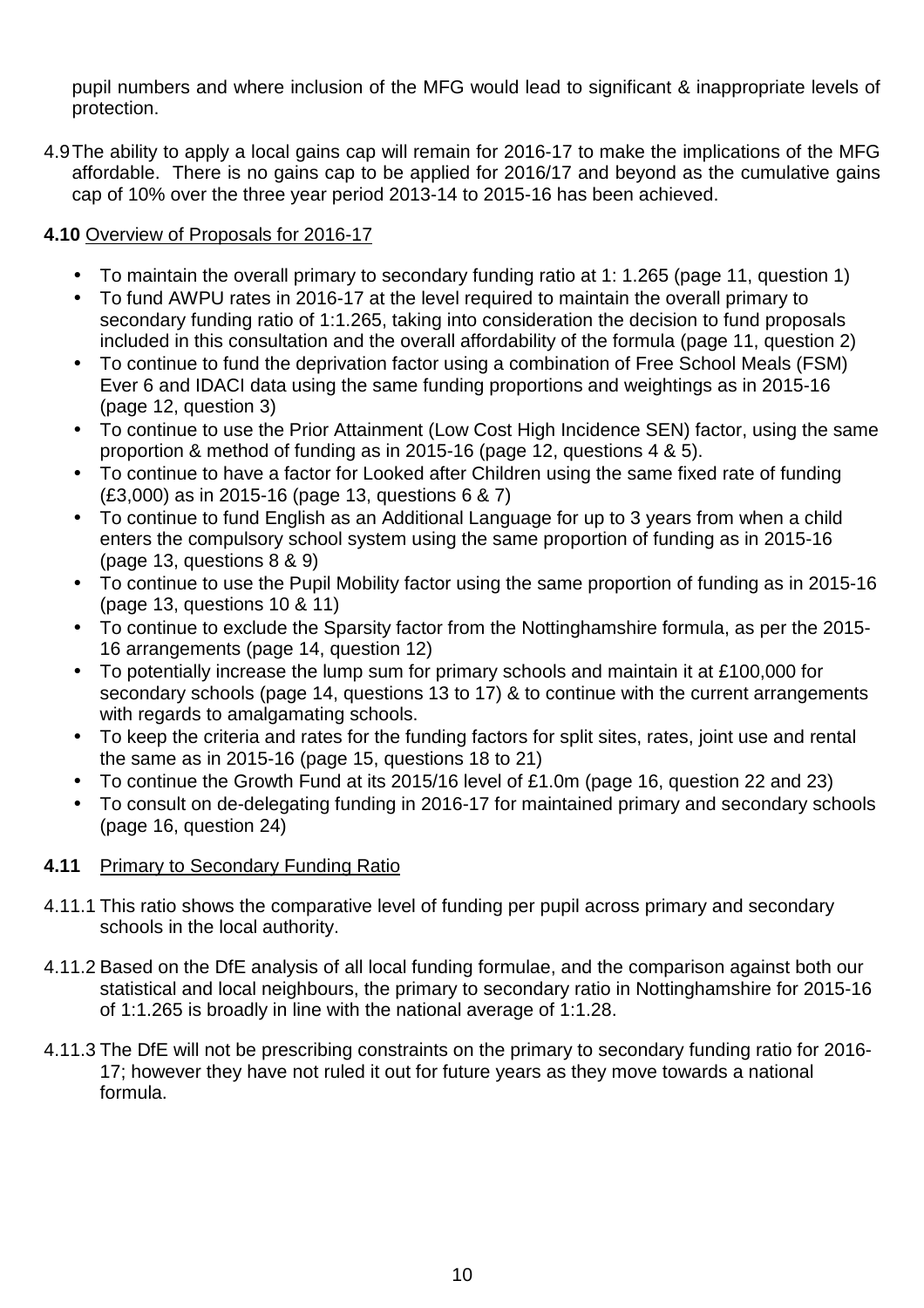4.11.4 In light of this direction of travel, the benchmarking data available and the desire to maintain as much stability in school budgets as the DfE requirements allow, it is the recommendation of the Schools Forum that the current primary to secondary ratio should be maintained for the 2016-17 financial year. It is assumed that in the modelling of all other proposals in this consultation and associated financial modelling this ratio is maintained.

#### **Question 1 Do you agree that the primary to secondary ratio should be maintained at 1:1.265 for the 2016-17 financial year?**

- **4.12** Basic Entitlement Age Weighted Pupil Unit (AWPU)
- 4.12.1 The DfE require that for AWPU funding in 2016-17, a single value must be applied for the primary AWPU and this must be at least £2,000. Separate values are permitted for KS3 and KS4, however the value of these must be at least £3,000. The current Nottinghamshire formula already complies with these requirements.
- 4.12.2 As the most significant proportion of funding is distributed through the AWPU factor, the value of the rates is key to maintaining the overall primary to secondary ratio of 1:1.265. It is therefore proposed that the AWPU rates for 2016-17 will be proportionally altered across all 3 values to maintain the existing primary to secondary funding ratio of 1: 1.265. This will be necessary if the following circumstances apply:
- The overall affordability (i.e. cost of the MFG) in 2016-17 requires the AWPU to be altered across any of the 3 given values.
- The decision to fund proposals included in this consultation, require the AWPU to be altered across any of the 3 given values.

# **Question 2**

**Do you agree that the 2016-17 AWPU rates should be proportionally adjusted in order to maintain the overall primary to secondary funding ratio of 1: 1.265 for 2016-17?** 

- **4.13** Deprivation and the treatment of the Pupil Premium
- 4.13.1 **The DfE is clear that deprived pupils should attract additional funding and, as such, local authorities are required to have a mandatory deprivation factor within their formula to do this.** There will continue to be an investment in support for deprived pupils over and above the amounts distributed through local formulae in the form of the Pupil Premium, which was expanded for 2015-16. **In order to ensure that the Pupil Premium remains an additional allocation to school budget shares to support deprived pupils, the Deprivation factor remains mandatory in the local funding formula.**
- 4.13.2 Local authorities can continue to use free school meals (FSM) data, Income Deprivation Affecting Children Index (IDACI) data or a combination of the two. Where FSM data is used it can either be through eligible pupils or the Ever 6 model (which counts pupils who have been entitled to a free school meal at the January census point in the last 6 years).
- 4.13.3 It is proposed to continue to use a combined factor with funding at the same level (3.2% of total funding) and in the same proportion as in 2015-16, being 50% of the total funding distributed through Ever-6 FSM data and 50% through IDACI data.
- 4.13.4 The bandings for IDACI data are set by the DfE and remain the same as 2015-16. It is proposed to retain the same weightings as shown in the table below: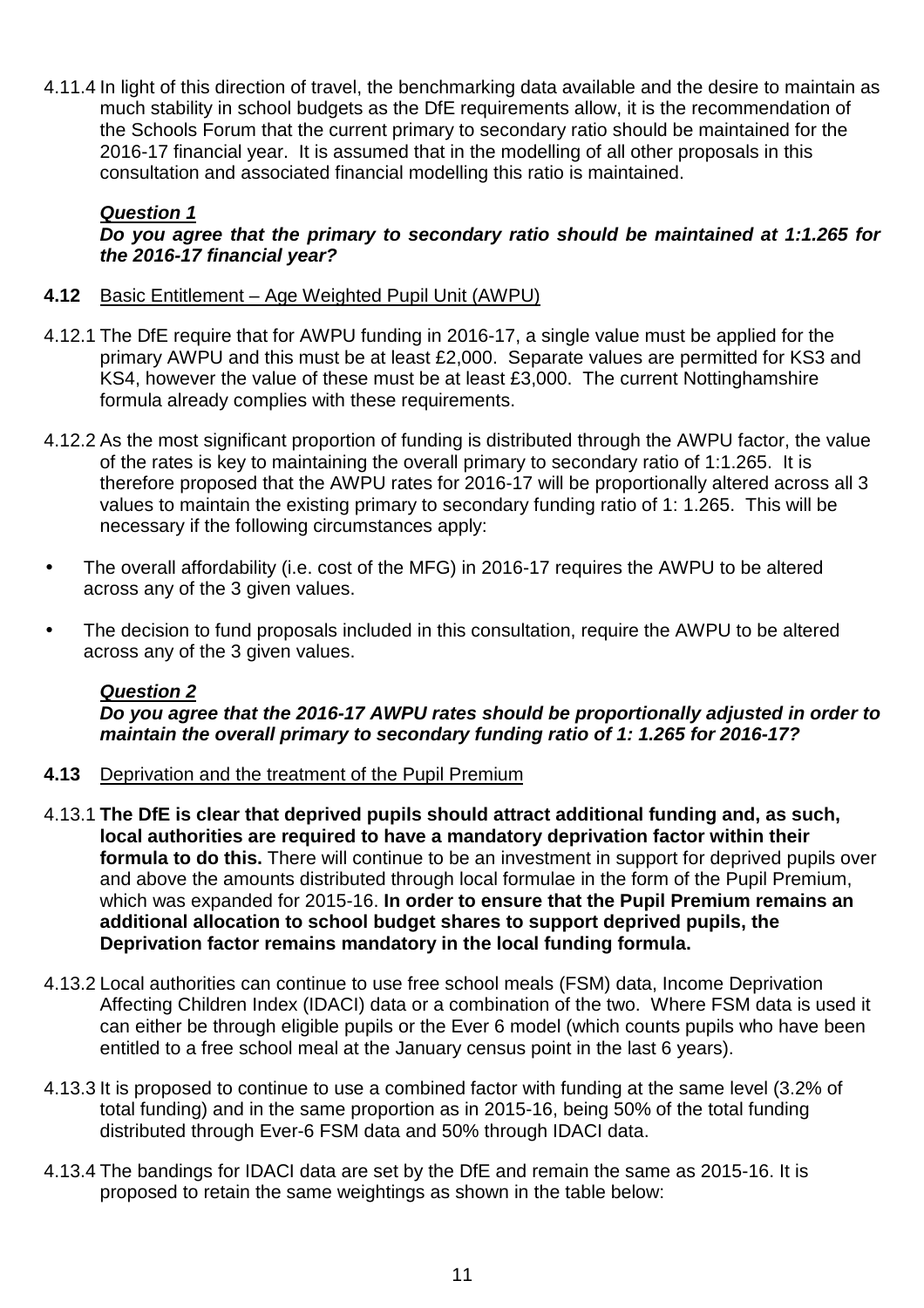| <b>Band</b> | <b>IDACI score</b><br><b>Lower limit</b> | <b>IDACI score</b><br><b>Upper limit</b> | Weighting |
|-------------|------------------------------------------|------------------------------------------|-----------|
|             | 0.2                                      | 0.25                                     | 1.0       |
| ◠           | 0.25                                     | 0.3                                      | 1.0       |
| 0<br>ບ      | 0.3                                      | 0.4                                      | 1.0       |
|             | 0.4                                      | 0.5                                      | 1.0       |
| 5           | 0.5                                      | 0.6                                      | 2.0       |
| 6           | 0.6                                      |                                          | 2.0       |

# **Question 3**

**Do you agree that the same percentage of total funding, deprivation indicators and weightings should be used to allocate deprivation funding in 2016-17 as were used in 2015-16?** 

- **4.14** Low Cost, High Incidence SEN (Prior Attainment)
- 4.14.1 Local authorities have the option to target funding to schools for pupils with low cost, high incidence SEN through the prior attainment factor. The measurement differs for primary and secondary funding allocations. In 2015-16, Nottinghamshire targeted 4.36% of funding through this factor which gave a single unit value of £710.25 per eligible pupil in both the primary and secondary phase.
- 4.14.2 Funding for primary schools will continue to be based on the Early Years Foundation Stage Profile (EYFSP) for 2016-17. However, a new EYFSP was introduced in September 2012, with the first assessments taking place in Summer 2013. Therefore, year 1 & 2 pupils will be assessed on the new profile and pupils in years 3-6 will have been assessed on the old profile.

4.14.3 Local authorities will be able to target funding in the primary phase by either:

- The number of pupils in years 3-6 who achieved fewer than 78 points and pupils in years 1 & 2 who did not achieve a good level of development; or
- The number of pupils in years 3-6 who achieved fewer than 73 points and pupils in years 1 & 2 who did not achieve a good level of development.

4.14.4 It is proposed to fund on the first of these options, as we did in 2015-16.

4.14.5 Secondary schools will continue to be funded for pupils not reaching level 4 at key stage 2 in either English or Maths, as prescribed by the DfE where this factor is applied.

# **Question 4**

**Do you agree with retaining the Prior Attainment factor in the Nottinghamshire formula for 2016-17?** 

#### **Question 5**

**If the factor continues to be included, do you agree to retaining the current proportion of funding, & method for distributing that funding?**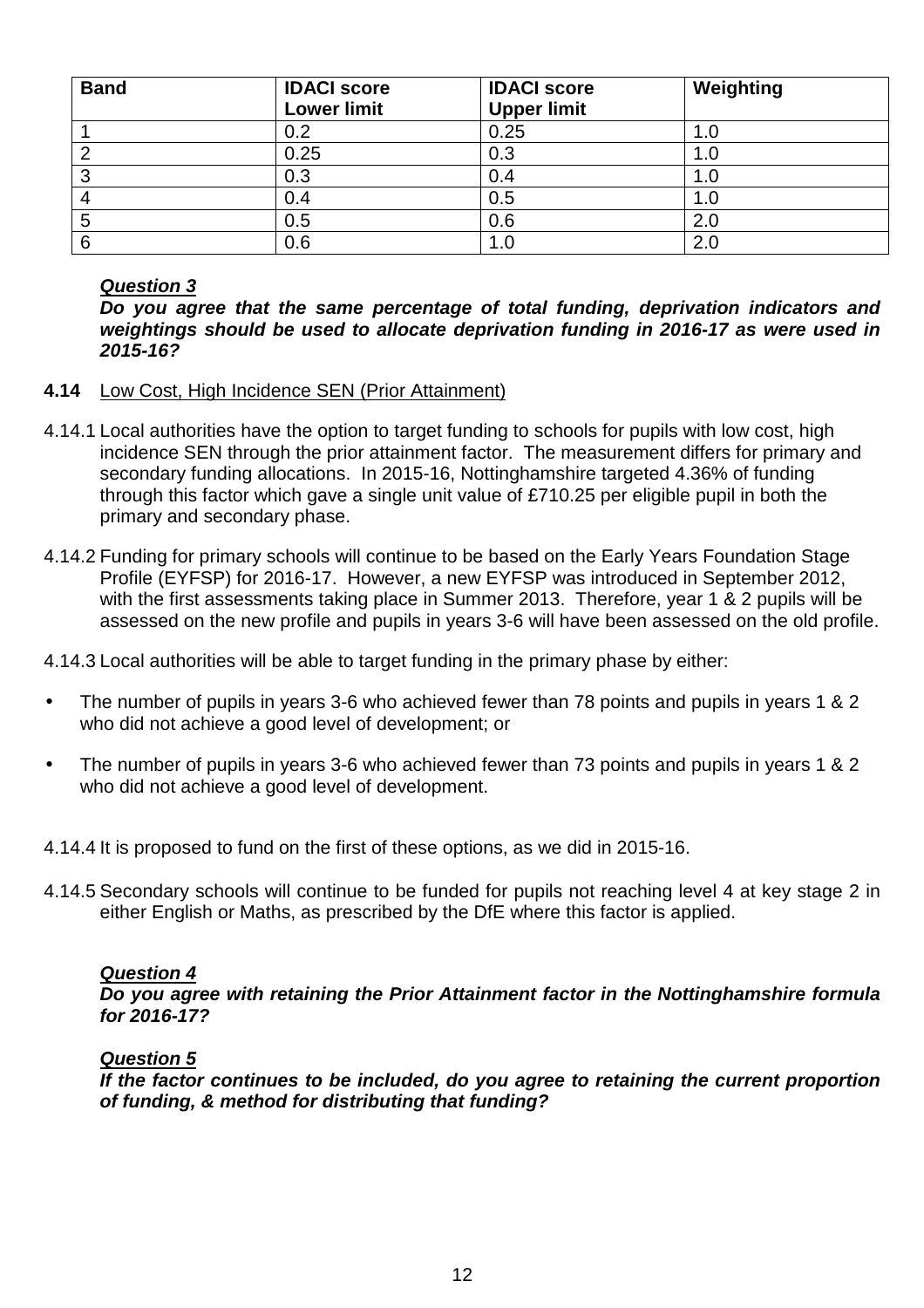# **4.15** Looked After Children

- 4.15.1 Local Authorities have the option to target funding at those children who are looked after through this factor, but the criteria, a single indicator, is defined by the DfE. If applied, a single unit of funding for both phases must be given.
- 4.15.2 The indicator defined by the DfE identifies those children who have been looked after for one day or more as at the 31 March 2015 as recorded on the SSAD903 return. This return will then be mapped back to the children recorded on the school census as at January 2015 and applies as a percentage of the total school roll.
- 4.15.3 In 2015-16, Nottinghamshire applied this factor; a fixed unit value of £3,000 was allocated through the local funding formula at a cost of £1.538m. It is proposed to continue to fund this factor through a fixed unit value of £3,000 in 2016-17.

# **Question 6**

**Do you agree with retaining the Looked After Children factor in the Nottinghamshire formula for 2016-17?** 

# **Question 7**

**If the factor continues to be included, do you agree that a fixed unit value of £3,000 should continue to be used to allocate this funding in 2016-17?** 

# **4.16** English as an Additional Language (EAL)

- 4.16.1 The total funding distributed for EAL in 2015-16 represented 0.25% of the total funding, with a single unit value of £363.10 in both the primary and secondary phase and restricted for 3 years from when a pupil enters the compulsory school system.
- 4.16.2 It is proposed that funding for EAL will continue, at the same level and using the same criteria for 2016-17.

# **Question 8**

**Do you agree with retaining the EAL factor in the Nottinghamshire formula for 2016-17?** 

# **Question 9**

**If the factor is retained, do you agree that the same percentage of total funding should be allocated through the EAL factor with a single unit value in 2016-17?** 

# **4.17** Pupil Mobility

- 4.17.1 The Pupil Mobility factor is intended to provide funding to schools that have higher levels of pupil mobility, and targets funding where there are pupils starting school at non-standard start dates in the last three academic years. A total of £174,195 (0.04%) of funding was distributed through this factor in 2015-16, using a single unit rate of £455 per pupil. In order to target this funding more effectively, a 10% threshold was applied by the DfE from 2015-16, which still applies.
- 4.17.2 It is proposed that funding for Pupil Mobility will continue at the same total funding level, but the single unit value will be adjusted to reflect the number of eligible pupils for the year.

# **Question 10 Do you agree with retaining the Pupil Mobility factor in the Nottinghamshire formula for 2016-17?**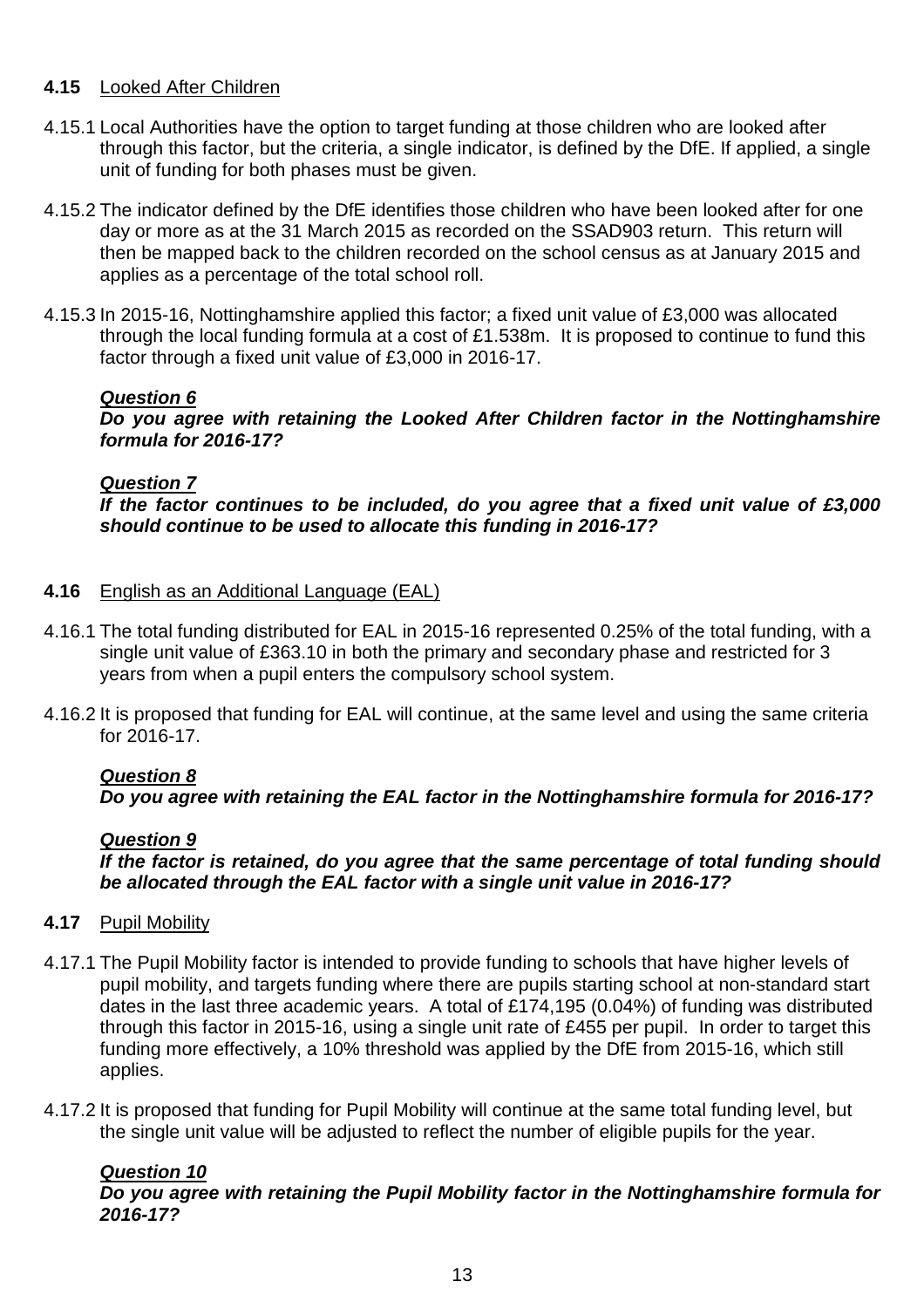# **Question 11 Do you agree that the same percentage of total funding should be allocated through the Pupil Mobility factor in 2016-17, with a single unit value?**

#### **4.18** Sparsity

- 4.18.1 Sparsity was a new optional factor for 2014-15 to enable local authorities to target funding at small rural schools. It was intended to be set at a level to provide additional funding required by unavoidably small schools that could not operate on the basis of per pupil funding alone. Funding may only be targeted at schools that qualify under the DfE's sparsity criteria.
- 4.18.2 It is proposed that we continue not to have a Sparsity factor as very few schools qualify, and application of this factor in Nottinghamshire would also divert funding from other small but not sparse schools.

# **Question 12 Do you agree with the proposal not to adopt a Sparsity factor for 2016-17?**

#### **4.19** Lump Sum

- 4.19.1 In 2013-14, local authorities had the ability to set a single lump sum for all schools and the upper limit was £200,000. The lump sum for Nottinghamshire was set at £100,000 which was estimated to be reasonable to cover fixed costs (Head teacher, Admin & Clerical support and Caretaking) in a small primary school in Nottinghamshire.
- 4.19.2 Since 2014-15, Local Authorities have been able to set a separate lump sum for primary and secondary schools for which the upper limit is £175,000. For 2015-16 this was maintained at £100,000 per school.
- 4.19.3 For 2016-17 a request has been made to include in the consultation an increase to the lump sum to benefit small primary schools. As LAs are only able to set a different amount per phase any increase must apply to all schools in a phase i.e. all primary schools. Two options have been modelled at Appendix D, to show the financial impact of an increase for primary only of £10,000 and £20,000.
- 4.19.4 Local Authorities are able to apply for an exceptional factor in order to pay a further allowance to amalgamating schools in the second year after amalgamation. It is not proposed that we apply for this and change the current arrangements.

#### **Question 13**

**Do you agree with retaining the Lump Sum factor in the Nottinghamshire formula for 2016-17?** 

#### **Question 14**

**Do you agree with the proposal to increase the lump sum for the primary phase?** 

#### **Question 15**

**If you answered yes to question 14 what value do you think the primary lump sum should be set at?** 

#### **Question 16**

**Do you agree with the proposal to keep the lump sum value at £100,000 in 2016/17 for the secondary phase?**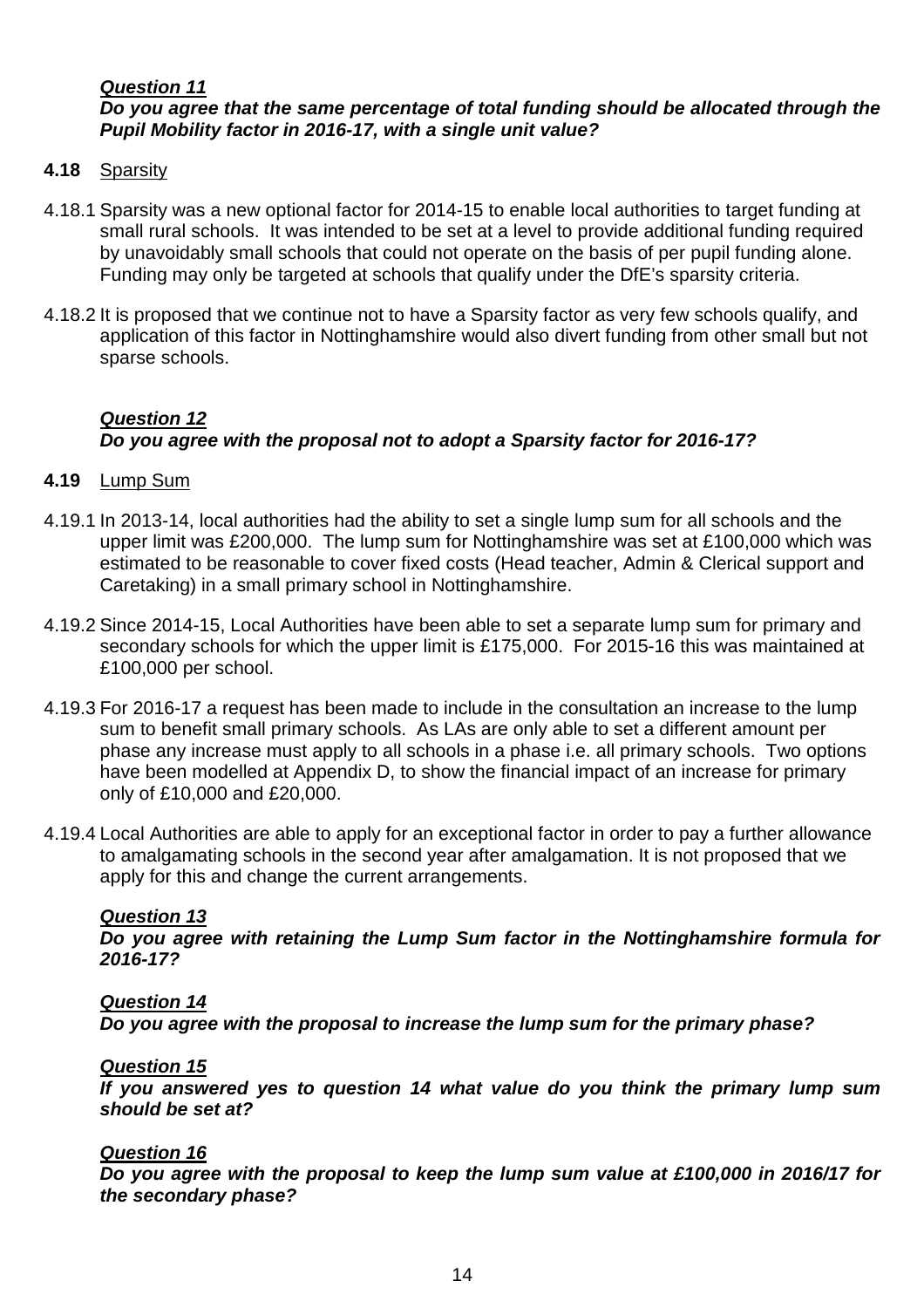# **Question 17**

**Do you agree that Nottinghamshire should not apply for an exceptional factor in order to pay a further allowance to amalgamating schools in the second year after amalgamation?** 

- **4.20** Split Sites
- 4.20.1 It is proposed that we do not change the existing arrangements, and retain the current criteria for split site allowances. The cost of the Split Site factor is estimated to be £961,281 in 2016- 17, taking into account known changes in qualifying schools.

# **Question 18**

**Do you agree with retaining the Split Site factor in the Nottinghamshire formula for 2016-17?** 

#### **Question 19**

**Do you agree to continue with the current methodology and funding for split site schools?** 

#### **4.21** Rates

4.21.1 Funding for rates is currently delegated to schools and shown in the schools annual budget statement. By mutual agreement, these charges are paid centrally and are therefore deducted prior to schools' budgets being distributed. In the case of academies, the EFA pays the academy when the actual rates sum paid are known. It is proposed that this arrangement will continue for 2016-17.

#### **Question 20 Do you agree to continue with the current arrangement to pay rates centrally?**

#### **4.22** Exceptional Factors

- 4.22.1 In 2013-14, Nottinghamshire received DfE approval to apply exceptional premises factors for schools which have official joint use arrangements for shared leisure facilities and schools where costs are incurred through the rental of school accommodation. These factors can continue to be applied in 2016-17, providing that these factors continue to meet the qualifying criteria of applying to less than 5% of the schools in the authority and account for more than 1% of the budget of the school(s) affected.
- 4.22.2 It is proposed to continue to fund both of these exceptional factors in 2016-17. The estimated cost of these factors in 2016-17 is £526,901 (0.12%) for joint use and £55,016 (0.01%) for rental.

# **Question 21 Do you agree to continue with the exceptional factors for joint use and rental?**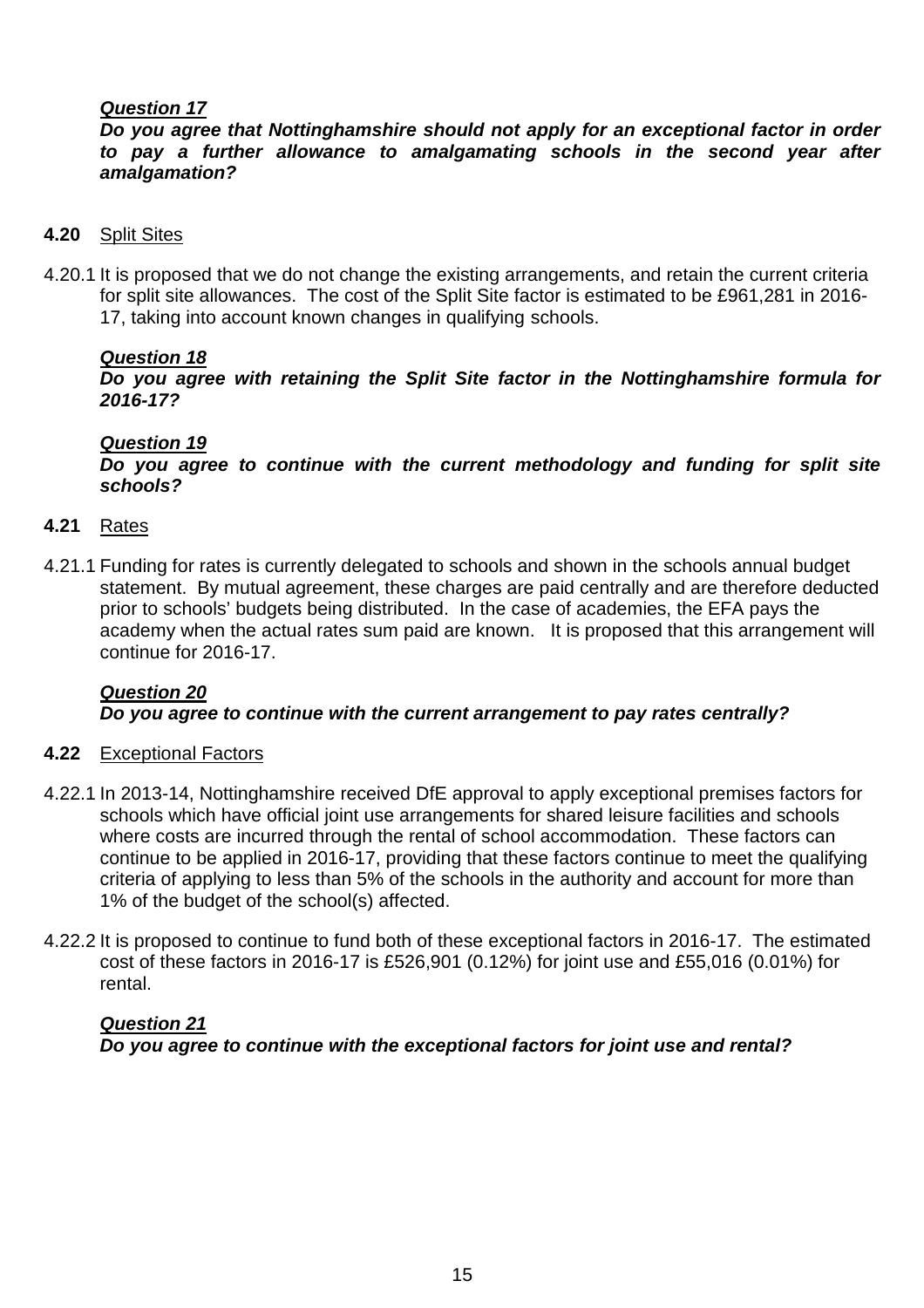# **4.23** Growth Fund

- 4.23.1 The growth fund must be agreed by the Schools Forum and is deducted from the Schools Block before calculating budget shares. In 2015-16, the growth fund was set at £1.0m to provide a contingency of £0.8m to support the maintenance of infant class sizes, & of £0.2m to support basic need provision, both subject to schools meeting the agreed criteria.
- 4.23.2 It is proposed that the growth fund is maintained at its 2015-16 level of £1.0m.

# **Question 22 Do you agree that the growth fund should continue?**

# **Question 23**

# **Do you agree with the proposal to maintain the growth fund at £1.0m?**

# **4.24** De-delegation

- 4.24.1 The DfE continues to require that any funding that was subject to de-delegation in 2015-16 should be re-approved by schools forum if the de-delegation is to continue in 2016-17. Maintained schools in each phase will need to agree collectively, through the Schools Forum, whether to de-delegate funding to the local authority to meet certain permitted categories of expenditure centrally. The rationale for de-delegation is to achieve economies of scale and to pool risk across schools for these costs.
- 4.24.2 De-delegation will be an option for maintained primary and secondary schools for the following allocations in line with 2013-14, 2014-15 and 2015-16 delegation. The indicative rates for dedelegation in 2016-17 are shown in the table below with the 2015-16 rates shown for comparison where changed.

|                                                              | <b>Primary per pupil</b><br>de-delegation | Secondary per pupil<br>de-delegation |
|--------------------------------------------------------------|-------------------------------------------|--------------------------------------|
| Contingencies (pre-agreed amalgamation transitional support) | £1.11                                     | nil                                  |
| Free school meal eligibility assessment                      | £0.87                                     | £0.91                                |
| Supply cover (for trade union facility time)                 | £1.51                                     | £1.64                                |
| Support to underperforming ethnic minority groups and        | $\vert$ £5.03                             | £5.03                                |
| bilingual learners                                           |                                           |                                      |
| Contingency for crisis communications for 15-16 only         | £0.75                                     | nil                                  |

# **Question 24**

**As a representative of either a maintained primary or secondary school, do you agree to the de-delegation of the following in 2016-17:** 

- **Contingencies for pre-agreed amalgamation transitional support?**
- **Free school meals eligibility assessment?**
- **Staff costs / supply cover (trade union facility time)?**
- **Support to underperforming ethnic minority groups and bilingual learners?**
- **Contingency for crisis communications?**